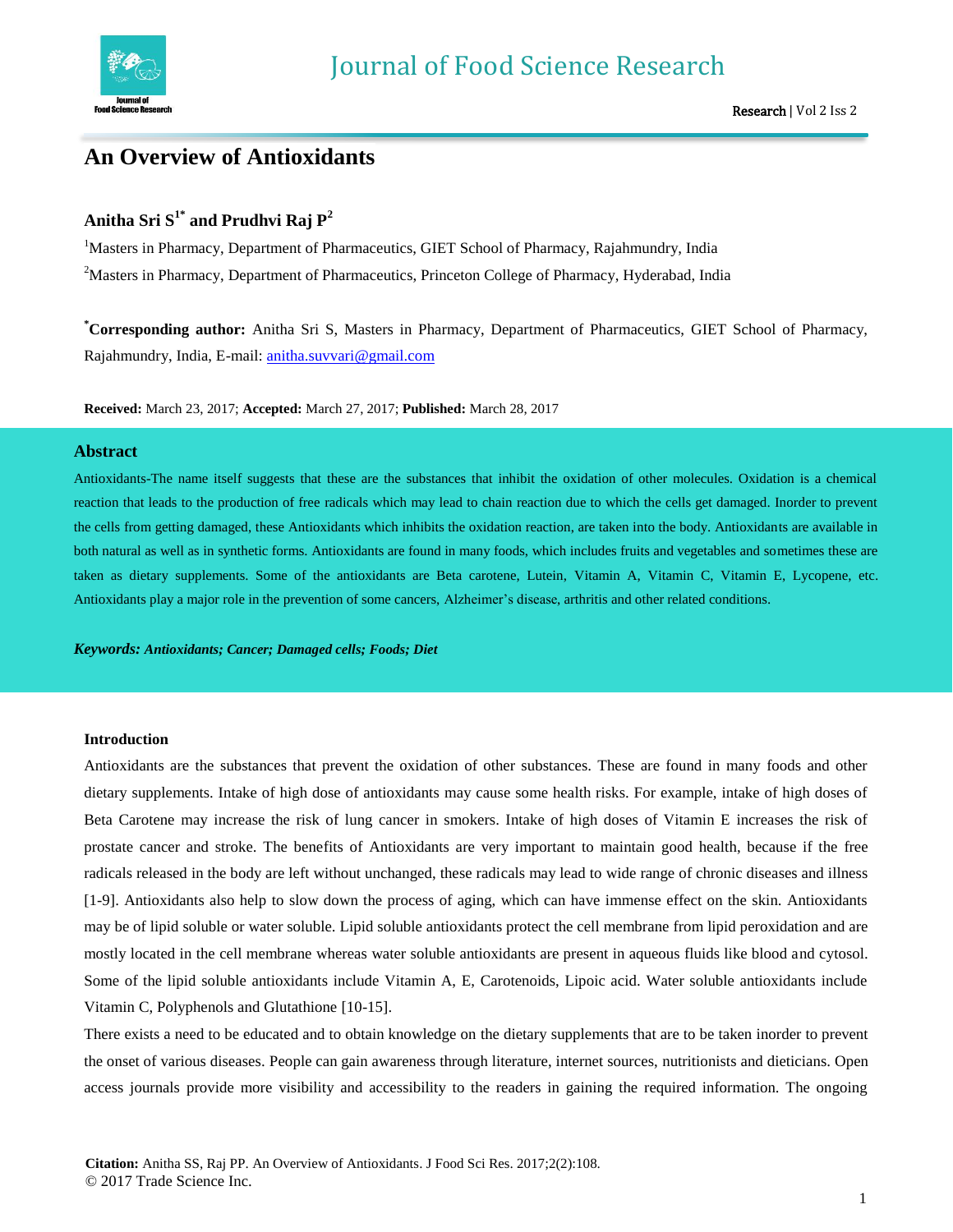researches all over the world, which are being exhibited through open access journals, serve as the main source of information in various fields [16-22].

### **Major Non Profit Organizations**

Inorder to create awareness among the people, group of physicians and consultants unite to form a society or an organization. The main aim of these societies is to counsel and create awareness among the masses in the prevention of diseases. Major societies like Institute of Food Science & Technology of London was established with the aim of proving genuine information to the scientific community. It provides various innovative food processing technologies as well as the latest emerging trends in food science. All the scientific bodies of this association serve for the promotion of maternal and child health [23-29]. The Association of Food Technology is another non-profit organization of Turkey, formed for the development and expansion of recent trends in food technologies and also plays a major role in determining food safety. The main aim of all these societies is to promote better health of women and child during and after pregnancy. These associations enables in understanding the disorders during pregnancy by creating awareness among the women around the globe [30-36]. Mongolian Association of Nutrition and Food Service Management is another major association set up with the aim to promote and facilitate the health status of the people by exploring nutritional knowledge by dieticians, nutritionists and other professionals in the related field.

#### **Visibility of Open Access Journals**

Open Access literature plays a key role in proving the information and current researches across the globe. Journal of Food Processing & Technology is one of the open access journal that provides latest developments and techniques in the field of Food Technology. Through its publications, it disseminates the nutritional knowledge to the readers without any restrictions and subscriptions. Journal of Nutrition & Food Sciences is another open access journal that provides information across various themes pertaining to Food Science, Health Nutrition, Nutrition Economics, Sonic Nutrition, etc [37-41].

Journal of Nutritional Disorders & Therapy studies improve the knowledge and provide cutting-edge research strategies for the development of new therapeutics and technologies. Journal of Food and Nutritional Disorders is a leading provider of information in the field of Food science and Nutrition [42-49]. The above mentioned Open access journals on Food science are the peer-reviewed journals that maintain the quality and standard of the journal content, reviewer's agreement and respective editor's acceptance inorder to publish an article. These journals ensures the barrier-free distribution of its content through online open access and thus helps in improving the citations for authors and attaining good journal impact factors.

#### **Future Perspectives in the field of Food sciences**

Apart from the articles, presentation at conferences, symposiums, workshops also yield a better exposure to health information and advanced technologies that are being invented in the present generation. At 2nd International Conference on Food Chemistry & Nutrition which is going to be held at Canada, during July 2017, the recent advances in food research and business are to be discussed. The attendees will gain knowledge in the field of Food Science. Novel technologies and advancements in the current era are also going to be discussed at the conference. Steven Pao from United States is one of the professional in Food Science and Nutrition graduated from Ohio State University. 7th European Food Safety & Standards Conference is going to be held at Greece, during November 2017. The main theme of this conference is to address the current issues and foster the advances in Food Safety [50-56].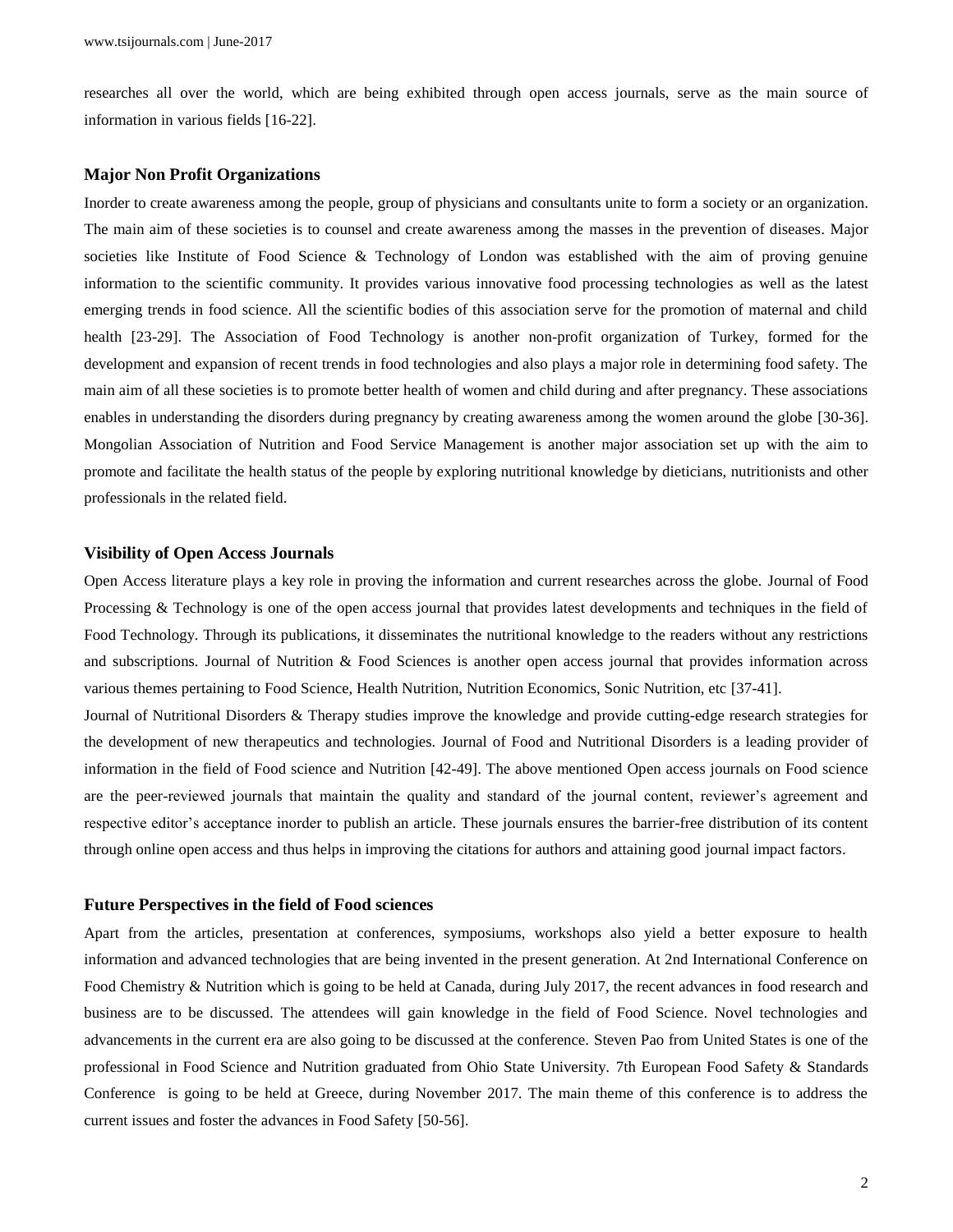# **Mechanism of Action**

The mechanism of action of the Antioxidants can be well explained from the molecular level. Matter in the universe is composed of atoms. Atoms comprises of neutrons, protons at the core and electrons revolving around the core. The protons carry positive charge and the electrons possess negative charge. The combination of two or more atoms is known as a molecule. Human body is made up of substances like proteins, fats and DNA which comprises of molecules made up of thousands of atoms that are combined together [57-63]. Human beings and other organisms maintain their structure and functions by Chemical reactions. During these chemical reactions, the larger molecules are broken down into smaller molecules and smaller molecules combine to form a larger molecule. For a molecule to be stable, it must contain right number of electrons. When a molecule loses electron, the paired electron becomes lonely and this unpaired electron may become a free radical. The free radicals thus formed are electrically charged and unstable in nature. Thus they react with other molecules like DNA and damage them. Sometimes these free radicals can even form chain reactions and in turn form free radicals which cause damage to the cells. At this situation, the antioxidants donate one electron to the free radical thereby neutralizing it preventing from the damage [64-69] (FIG. 3).



FIG. 3. **Mechanism of Action of Antioxidant**

#### **Types of Antioxidants**

Antioxidants are classified based on their solubility, enzymatic activity and molecular size. Firstly, based on the solubility, antioxidants are classified into Lipid soluble and Water soluble antioxidants. Lipid soluble antioxidants are located in the cell membrane and protect it from lipid peroxidation. Water soluble antioxidants are present in the blood and cytosol [70-76]. Secondly, based on the enzymatic activity, antioxidants are categorized into enzymatic and non-enzymatic antioxidants. Enzymatic antioxidants act by breaking or removing the free radicals from the body. Some of these include Superoxide dismutase, Catalase, Glutathione peroxidase and Glutathione reductase. Enzymatic antioxidants are not found in the foods or diet that we take instead they are found inside the body. Non-enzymatic antioxidants act by interrupting the chain reactions resulted by the free radicals in the body. These antioxidants are found in many foods that we take. Some of these antioxidants include Vitamin C, Vitamin E, Plant polyphenols, etc. Thirdly, antioxidants are divided into Smallmolecule antioxidants and Large-protein antioxidants based on the molecular size. Small-molecule antioxidants work by scavenging the free radicals [77-82]. These include Vitamin C, E, Lipoic acid, etc. Large-protein antioxidants also known as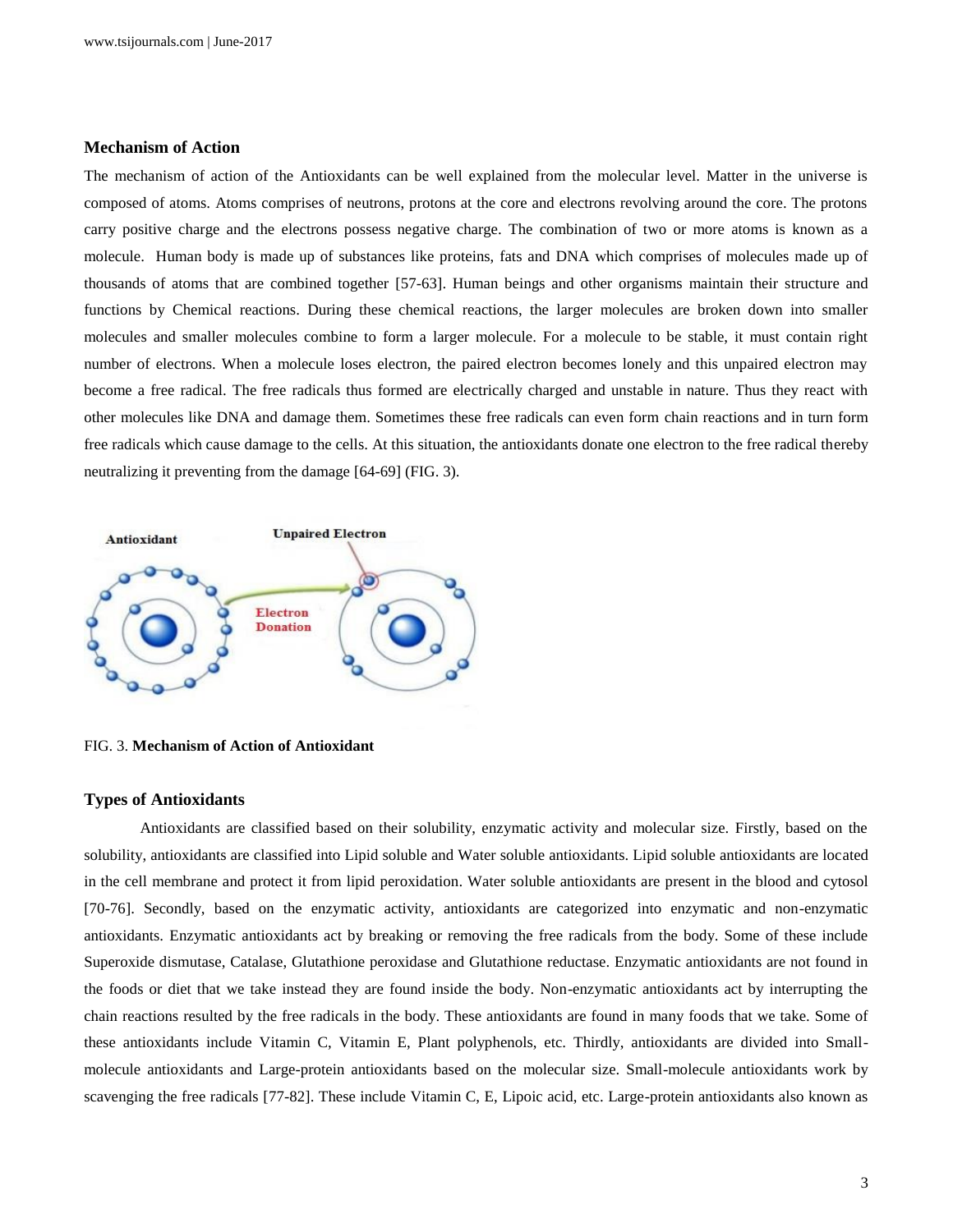sacrificial proteins absorb the reactive oxygen species preventing them from attacking the proteins. Albumin is one of the Large-protein antioxidant [83-91].

# **Benefits of Antioxidants**

Antioxidants have a wide range of health benefits. Antioxidants are useful in removing free radicals from the blood stream. They also help in reducing the signs of aging by inhibiting the wrinkle formation and preserving the skin texture. These antioxidants also protect your skin from sun damage [92-96]. Though there is no significant report that antioxidants are used to treat any medical condition but these are used in the prevention of Cancer, Cardiovascular disease, Cognitive impairment, Immune dysfunction, Cataracts, Macular degeneration, Alzheimer's disease. Antioxidants boost the functions of the brain and consumption of Vitamin C and E reduces the risk of dementia. Some of the antioxidants stimulate the body's genes and increase the natural defenses [97-100].

# **Conclusion**

In spite of the fact that the term "antioxidant" plainly infers the function of a molecule, but the antioxidant activity is not confined to molecular function in the body. Current researches recommend that antioxidants actively participate in the prevention of various medical conditions and disease onset. These are also used as food additives and preservatives for preventing the food from getting spoiled. Intake of antioxidants helps to protect the body from Heart problems, Eye problems, Memory problems, Mood disorders, Immune system problems, etc. Antioxidants are also used in industrial products. They used as stabilizers in fuels and lubricants to prevent oxidation. With the recent advances and researches on Antioxidants, various health benefits and other innovative technologies have been developed.

#### **REFERENCES**

- 1. Mäkelä E, Lahdes-Vasama T. Acute Scrotum during the First Year of Life. J Genit Syst Disor. 2016;5(2).
- 2. Shin YS, Park JK. Urethral Stricture after Transurethral Resection of Prostate: Role of Maintaining the Temperature of the Urethra with Warm Irrigation Solution. J Genit Syst Disor. 2016;5(2).
- 3. Schober JM, Martín-Alguacil N, Aardsma N, et al. The Emerging Concept of Hormonal Impact on Wound Healing in Feminizing and Masculinizing Genital Surgery. J Genit Syst Disor. 2016;5(2).
- 4. Aliya IS, Norhazilah M, Faruk RM, et al. (2015) Bone Health in Metabolic Endotoxemia Related Obesity. Interdiscip J Microinflammation 3:129.
- 5. Jesús LRF, Alberto FAL, Nicolás VS, et al. Does Salt Obesity Exist? J Glycomics Lipidomics. 2016;6:140.
- 6. RParikh S, Blockeel C. Initiation of Ovarian Stimulation with Recombinant FSH in a GnRH An-tagonist Cycle: Day 2 versus Day 5?. J Genit Syst Disor. 2016;5(4).
- 7. Abuzaid AA, Osman MO, Elkhawad AO. Quercetin Curtails Obesity and Dyslipidemia, but Not Insulin Resistance in Long-Term Type 2 Diabetic Male Wistar Rats Fed the High-Fat, High-Sucrose Diet. Adv Pharmacoepidemiol Drug Saf. 2016;5:213.
- 8. Ginneken VV. Impact of Obesity on Human Emotions and Psychology: Childhood Obesity Leading to "The Bell Jar of Obesity". J Depress Anxiety. 2016;6:e113.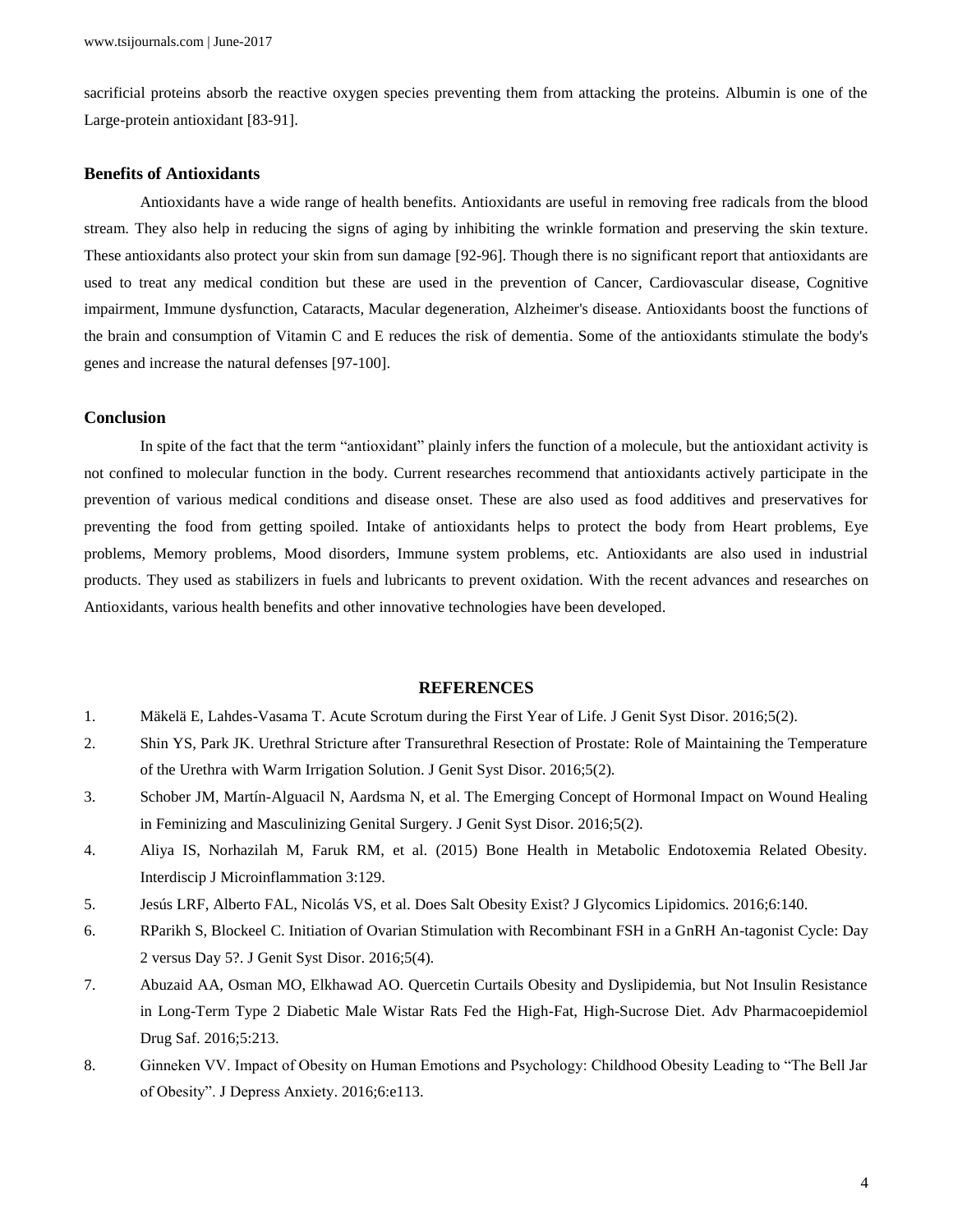- 9. Schober JM, Martín-Alguacil N, Cooper RS, et al. Identification of Merkel Cells in the Labia Minora Skin of Prepubertal Girls. J Genit Syst Disor. 2016;5(2).
- 10. Cassuto NG. Low Birth Defect by Sperm Selection: Follow Up Prospective Study Children Born. J Genit Syst Disor. 2016;5(1).
- 11. Keller NA, Hall J, Sack V, et al. Maternal Congenital Central Hypoventilation Syndrome in Pregnancy: A Case Report. J Genit Syst Disor. 2016;5(3).
- 12. Rohdewald PJ. Relief from Menopausal Symptoms by Non-hormonal Treatment with Pycnogenol® (French Maritime Pine Bark Extract). J Genit Syst Disor. 2016;5(4).
- 13. Abolfotouh MA, Abulkhair O, Sbitan SE, et al. Case-control Study of Breast Cancer and Dietary Fat Intake in Saudi Females. J Womens Health, Issues Care. 2013;2:5.
- 14. Tacon AM. The Lifestyle Plague and Health: Obesity and Endometrial Cancer. J Womens Health, Issues Care. 2013;2:4.
- 15. Farhangi MA, Saboor-Yaraghi AA , Eshraghian M, et al. A Randomized Controlled Trial of the Effects of Retinyl Palmitate on CD4+ T Cell Related Cytokines, Thyroid Function and Metabolic Biomarkers in Obesity: A Study Design and Protocol. J Womens Health, Issues Care. 2013;2:1.
- 16. Shabaan OM, Abbas AM, Fetih GN, et al. Once Daily In-Situ Forming Versus Twice-Daily Conventional Metronidazole Vaginal Gels for Treatment of Bacterial Vaginosis: A Randomized Controlled Trial . J Genit Syst Disor. 2015;4(3).
- 17. Grau Piera S, Aguilo SO, Novell GM, et al. Clinical Manifestation, Diagnosis and Histology of Ovarian Luteoma: Case Report of Female Virilisation and Review of the Literature. J Genit Syst Disor. 2015;4(4).
- 18. Heller DS. Lesions and Neoplasms of the Scrotum and its Contents: A Review. J Genit Syst Disor. 2015;4(4).
- 19. Goodman A, Joseph N, Bradford LS, et al. Global Health: Role of HPV Testing in Resource Poor Environment. J Genit Syst Disor. 2015;4(4).
- 20. Joseph N, Hinchcliff E, Goodman A. Cervical Cancer Screening: The Challenges of Tracking and Follow-up. J Genit Syst Disor. 2015;4(4).
- 21. Sasaki K, Tanaka A, Nagatomo H, et al. Characterization of Toll-Like Receptor 9 expression during Mouse Preimplantation Development. J Genit Syst Disor. 2016;5(1).
- 22. Herrejón A, Inchaurraga I, Palop J. Pulmonary Function in Morbid Obesity: Influence of Sex and Body Distribution. J Obes Weight Loss Ther. 2016;6:318.
- 23. Lee CL, Chee WSS. Translation of Evidence to Clinical Practice for Use of Meal Replacements in Weight Loss and Obesity-lessons Learned from Research Studies. J Nutr Food Sci. 2016;6:541.
- 24. Pajk B. Obesity among Patients with Schizophrenia: When we Fix One Problem and Create Another . Clin Exp Psychol. 2016;2:135.
- 25. Chalupova L, Halupova L, Zakovska A, et al. CTRP1: A Molecular Link between Obesity and Hypertension . J Mol Biomark Diagn. 2016;7:289.
- 26. Henry FJ. Obesity in the Caribbean: A Case for Public Policies. J Nutr Disorders Ther. 2016;6:194.
- 27. Brettfeld C, Maver A, Aumuller E, et al. Integration and Weighing of Omics Data for Obesity. J Diabetes Metab. 2016;7:690.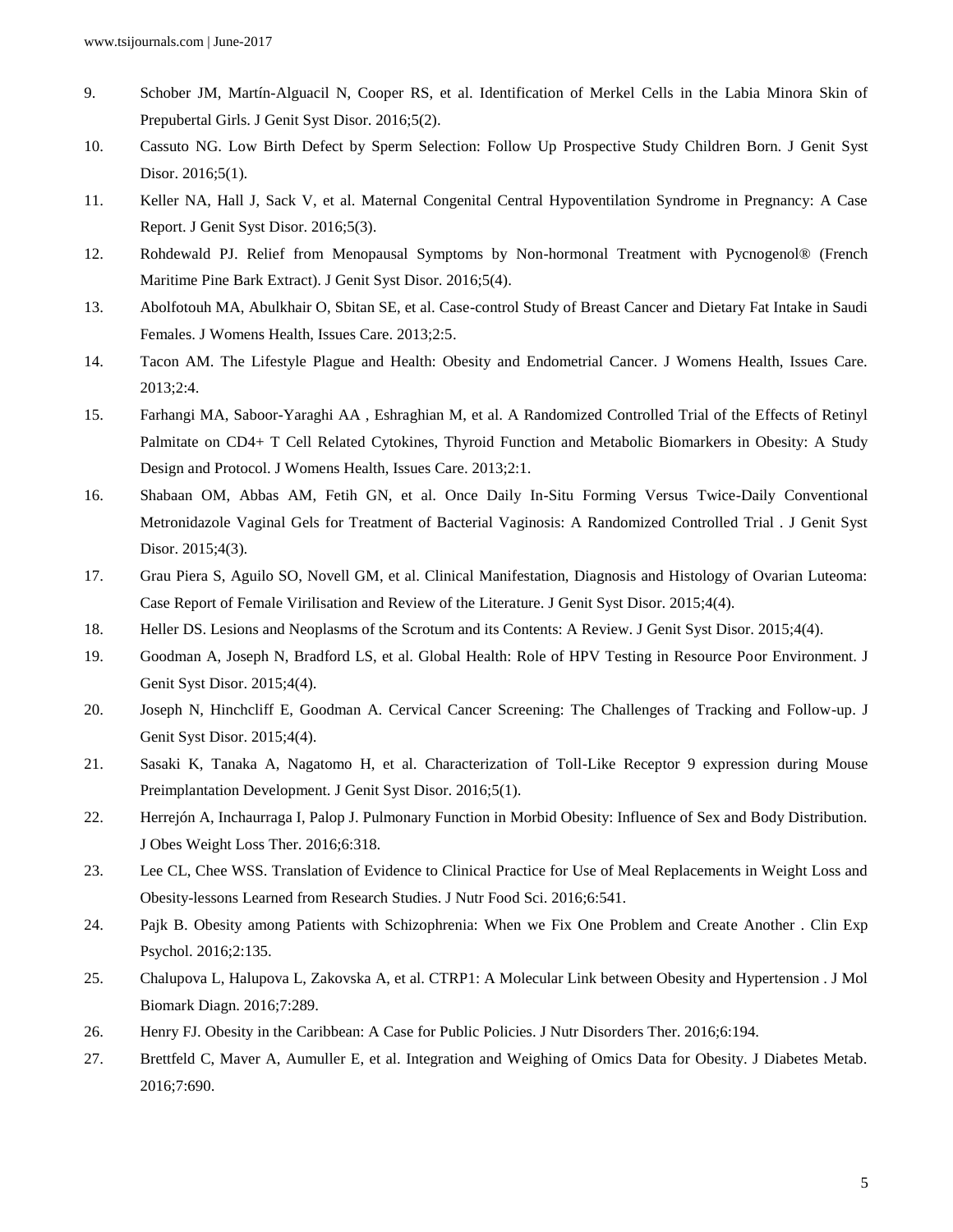- 28. Amini M. Letter to Editor Concerning the Article: Early Postoperative Progression to Solid Foods is Safe After Roux-en-Y Gastric Bypass Published as Obesity Surgery. 2016;26:296-302.
- 29. Ravishankar TL, Malik A, Tirth A, et al. Association of Dental Caries and Obesity with Television Viewing Practices among School Children of Moradabad City. J Clin Diagn Res. 2016;4:124.
- 30. Rohmah Z, Fitria L, Kang SJ, et al. Anti-Obesity effects of Lipid Extract from Sea-Reared of Rainbow Trout (Oncorhynchusmykiss) Fed with Sea Squirt (Halocynthiaroretzi) Tunic's Carotenoids and CLA. J Nutr Food Sci. 2016;6:525.
- 31. Passarelli V, Gervasi MC, Aquila S. Recent Advances in the Human Male Gamete Molecular Composition in Normal and Varicocele Sperm and Steroid Receptors. J Genit Syst Disor. 2016;5(3).
- 32. Gupta S, Sinha A. Potential Markers of Endometriosis: Latest Update. J Genit Syst Disor. 2016;5(3).
- 33. Bohbot JM, Druckmann R. Efficacy and Tolerance of a New Ointment in Non-Infectious Vulvitis, Anitis and Balanitis. J Genit Syst Disor. 2016;5(3).
- 34. Sharpe DK, Collins-McNeil J, Jones JW, et al. Contributing Factors to Obesity in African American Children within the United States. Epidemiology (Sunnyvale). 2016;6:277.
- 35. Rao RN, Jessica B. When More is Better: Impact of Primary Care Office Visits on Severe Obesity. Gen Med (Los Angeles). 2016;4:279.
- 36. Chukwudi AG. The Determinants of Obesity among Students of the University of Venda, Limpopo Province of South Africa. J Obes Weight Loss Ther. 2016;6:324.
- 37. Vasudeva SS. The Mind-Body Connection: Its Impacts on Obesity. J Obes Weight Loss Ther. 2016;6:323.
- 38. Hingi M, Ngonyani J, Jaka H. Overweight and Obesity among High Level Secondary School Adolescents in Mwanza Tanzania. J Obes Weight Loss Ther. 2016;6:322.
- 39. Annelie KH, Eugène Z, Hounkpatin B, et al. Obesity: Anesthetic and Caesarean Procedure Complications in the Teaching Centers of Cotonou. J Obes Weight Loss Ther. 2016;6:321.
- 40. Frugé AD, Cases MG, Schildkraut JM, et al. Associations between Obesity, Body Fat Distribution, Weight Loss and Weight Cycling on Serum Pesticide Concentrations. J Food Nutr Disor. 2016;5:3.
- 41. Joffe M. What is Wrong with the Human Reproductive System?. J Genit Syst Disor. 2016;5:S2.
- 42. Vafa M, Mahmoodianfard S. Long-Term Effects of Maternal Nutrition and Childhood Growth on Later Health. J Womens Health, Issues Care. 2016;5:3.
- 43. Santos EMS, Santos HO, Fonseca SN, et al. Obesity-Related Genes and Oral Cancer: A Bioinformatics Approach and Systematic Review. J Appl Bioinform Comput Biol. 2016;5:1.
- 44. Bianciardi E, Di Lorenzo G, Gualtieri F, et al. Exploring Psychiatric Features of Patients with Long-Term Vomiting after Bariatric Surgery. J Food Nutr Disor. 2016;5:2.
- 45. Kelly LA. Physical Activity in the Very Young Child. J Athl Enhancement. 2016;5:2.
- 46. Aydin C, Selim HS, Uysal S, et al. Is it an Adnexal Mass or a Broad Ligament Leiomyoma?. J Genit Syst Disor. 2015;4(1).
- 47. Ventolini G. Vaginal Leptothrix: From Fungi to Lactobacillosis. J Genit Syst Disor. 2015;4(1).
- 48. Harbuzariu A, Mullen M, Gonzalez-Perez RR. Pancreatic Cancer and Obesity: Some Molecular Perspectives. J Carcinog Mutagen. 2016;7:276.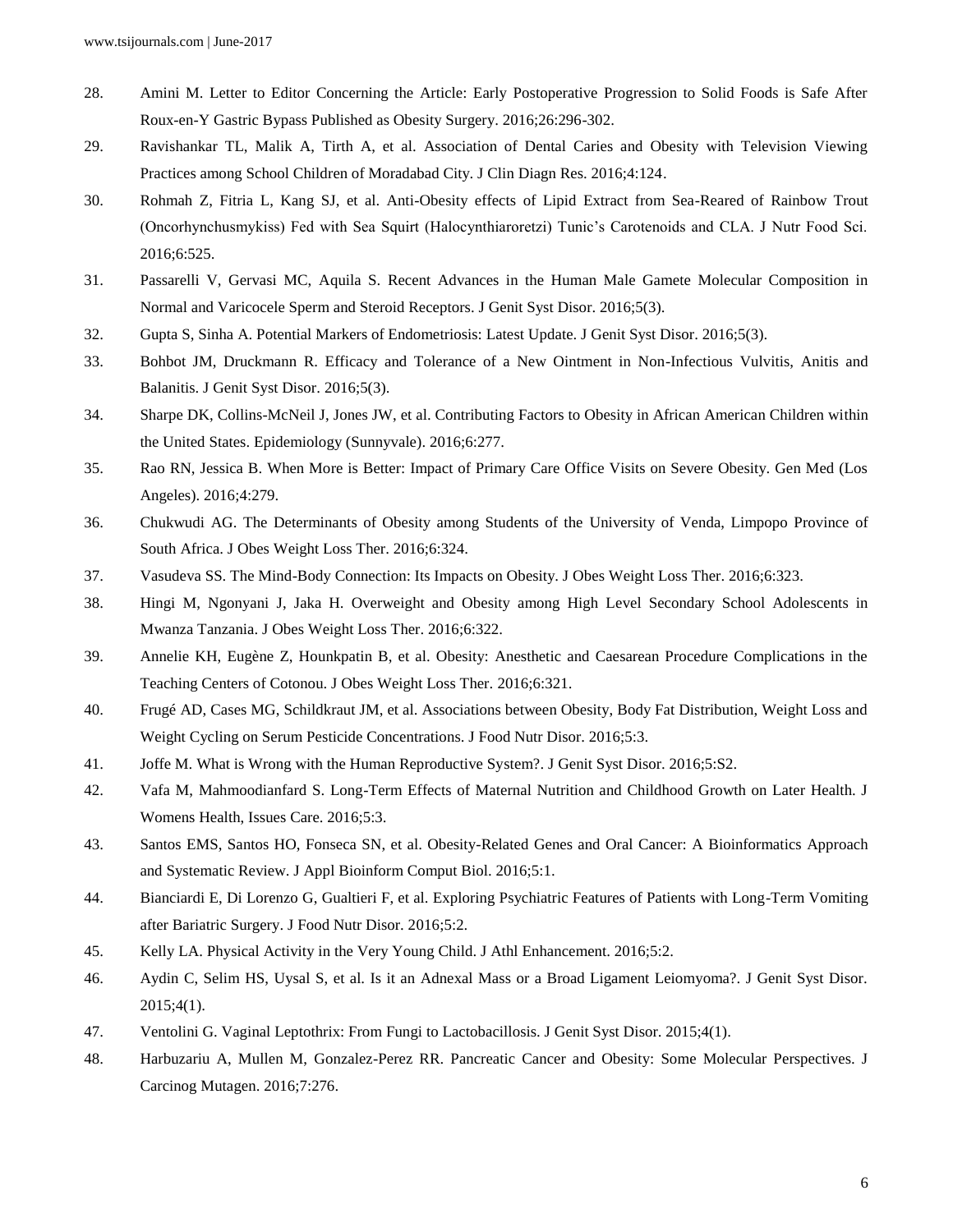- 49. Omu AE, Al-Azemi MK, Omu FE, et al. Genital Operations and Male Infertility: Is Inguinal Hernia a Component of Testicular Dysgenesis Syndrome?. J Genit Syst Disor. 2016;5:S2.
- 50. Al-Kushi GA, El Sawy AN, Hijazi MM, et al. Therapeutic Effect of Vitamin E on Testicular Tissue Damage Caused by Obesity. J Obes Weight Loss Ther. 2016;6:320.
- 51. Sullivan K, Planas JA. Community-based Health Education to Decrease Pediatric Obesity. J Community Med Health Educ. 2016;6: 489.
- 52. Verreussel MJT, Dieleman JP, Rasenberg S, et al. Obesity Treatment in Children with Intellectual Impairment: Outcome of a Multidisciplinary Inpatient Program. J Obes Weight Loss Ther. 2016;6:328.
- 53. Karoutsos P, Karoutsou E, Karoutsos D. Obesity and Female Fertility: The Bridging Role of Leptin. J Data Mining Genomics Proteomics. 2017;8:209.
- 54. Favors S, Chinthakanan O, Miklos JR, et al. Obturator Neuralgia: Complete Resolution after Laparoscopic Retropubic Sling Removal: A Report of 2 Cases. J Genit Syst Disor. 2016;5(4).
- 55. Peró M, Espinós JJ. Genital Herpes Simplex Virus Type 1: Case Report of Oro-genital Infection by Autotransmission. J Genit Syst Disor. 2016;5(4).
- 56. Al Naimi A, Schulze F, Schmidt-Fittschen M, et al. Granular Cell Tumors are Very Rare but Important Vulvar Masses that should not be Overlooked. J Genit Syst Disor. 2016;5(4).
- 57. Mutlu ET, Oksuz E, Oztopcu C. Evaluation of Women with Post-Menopausal Bleeding. J Genit Syst Disor. 2016;5(4).
- 58. Gargantilla P, Martin BM, Pintor E. Sancho I the Fat and the treatment of obesity in 10th century, J Obes Weight Loss Ther. 2016;6:4.
- 59. Lorenzoni G, Gafare CE, Azzolina D, et al. Factors Influencing Physical Activity Patterns in Obese and Non-Obese Children: Results from OBEY-AD Study. Prensa Med Argent. 2016;102:6.
- 60. Biomy R, Mansour H, Hassan M, et al. Role of Tissue Doppler and Strain/Strain Rate Imaging in the Assessment of the Effects of Obesity on Left Ventricular Structure and Myocardial Systolic Function. Int J Cardiovasc Res. 2016;6:1.
- 61. Pinar E, Kocer-Gumusel B, Elnour A, et al. Polychlorinated Biphenyl Exposure, Reproductive and Genital Abnormalities: Still a Problem for the World and Wildlife. J Genit Syst Disor. 2016;5:S2.
- 62. Karmakar P, Jahan N, Banik S, et al. Food Habits, Obesity and Nutritional Knowledge among the University Students in Noakhali Region of Bangladesh: A Cross Sectional Study. J Food Nutr Disor. 2016;5:4.
- 63. Acimi V. Feminizing Genitoplasty for Children with Disorders of Sex Development. J Genit Syst Disor. 2015;4(1).
- 64. Barua SK, Bagchi P, Sharma D, et al. Segmental Testicular Infarction: A Clinical Dilemma. J Genit Syst Disor. 2015;4(2).
- 65. Miranda JXD, Vila Real C, Moreira EAM. Metabolic Disorders/Comorbidities Profile of Adults Undergoing Roux-En-Y Gastric-Bypass in a Brazilian Public Hospital and Risk Mortality Assessment using Edmonton Obesity Staging System: A 13-Year Study. J Food Nutr Disor. 2015;4:6.
- 66. Naspolini NF, Freitas MBde, Moreira EAM, et al. Effects of Calorie Restriction and Soybean and Olive Oils on Oxidative Stress in Obese. J Food Nutr Disor. 2015;4:5.
- 67. Akbarzadeh M, Naderi T, Dabbaghmanesh MH, et al. Comparison of Hypertension and Obesity Parameters in Healthy Adolescents and those with Polycystic Ovarian Syndrome. Endocrinol Diabetes Res. 2015;1:2.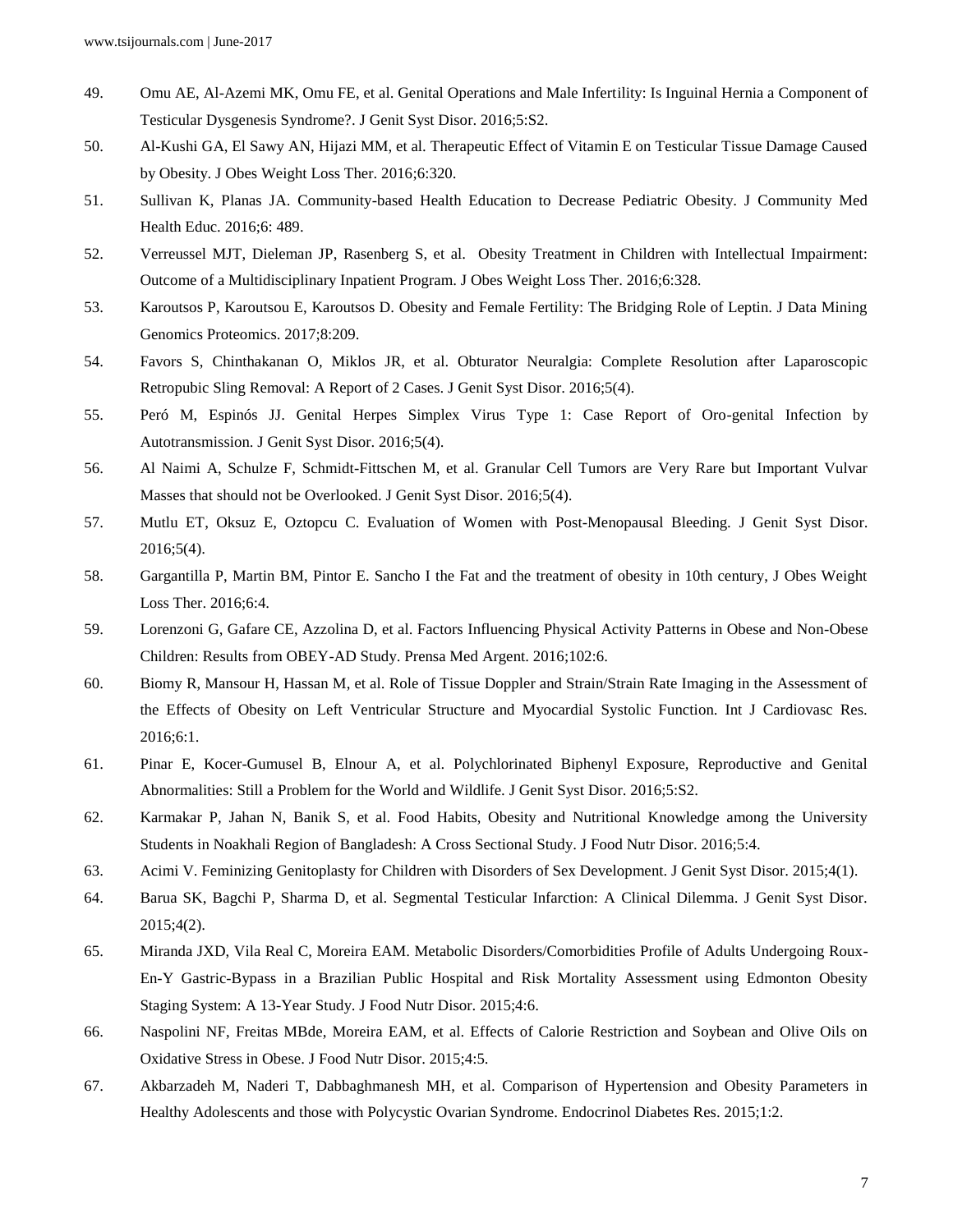- 68. Okwu V, Matloob A, Alkhouri N. Gut Flora in the Development and Progression of Nonalcoholic Fatty Liver Disease. J Liver: Dis Transplant. 2015;4:1.
- 69. Alissa EM, Fatani AL, Almotairi AM, et al. Relationship between Diet Habits and Adiposity Measures among Medical and Para-Medical Students. J Food Nutr Disor. 2015;4:5.
- 70. Abdul Aziz NS, Mohd Zaki NA, Mohamad Nor NS, et al. Perspective on Obesity Problems and Associated Factors to Reduce Weight among Overweight and Obese Housewives: A Qualitative Study. J Womens Health, Issues Care. 2016;5:6.
- 71. Mohamad Nor NS, Ambak R, Omar MA, et al. Methodology of the My Body is Fit and Fabulous at Home (MyBFF@home): An Intervention Study to Combat Obesity Among Housewives in Malaysia. J Womens Health, Issues Care. 2016;5:6.
- 72. Imachi H, Yoshimoto T, Kikuchi F, et al. Isolated FSH Deficiency. J Genit Syst Disor. 2016;5(1).
- 73. Jing T, Zheng L, Li Q, et al. Hemorrhagic Shock Caused by Solitary Fibrous Tumor of the Urinary Bladder: Case Report and Review of the Literatures. J Genit Syst Disor. 2016;5(1).
- 74. Chen HI. Screening Workers Exposed to 4,4'-Methylenebis(2-Chloroaniline) (MBOCA) for Bladder Cancer in Taiwan. J Genit Syst Disor. 2016;5(1).
- 75. Hogarty W. The Biggest Problem we Face in the US: Obesity. J Food Nutr Disor. 2015;4:5.
- 76. Pirozzi FF, Bonini-Domingos CR, Ruiz MA. Metabolic Actions of Melatonin on Obesity and Diabetes: A Light in the Darkness. Cell Biol: Res Ther. 2015;4:2.
- 77. Djoba Siawaya JF, Mombo RB, Obame Abessolo AS, et al. Prevalence and Relationship between Hyperglycemia Hypertension and Obesity in Libreville-Gabon: A Pilot Study. Endocrinol Diabetes Res. 2015;1:1.
- 78. Zeinah M, Ngaage DL. When Size Matters: Challenging the Obesity Paradox. Analysis of 3,977 Cardiac Patients and Review of the Literature J Cardiovasc Res. 2015;4:4.
- 79. Dagher RK, Morrissey TW. A Cross-sectional Study of Postpartum Depressive Symptoms and Infant Weight Outcomes: Do Well-Child Visits make a Difference?. J Womens Health, Issues Care. 2015;4:2.
- 80. Kazemian E, Sotoudeh G, Dorosti-Motlagh AR, et al. Maternal Obesity and Energy Intake as Risk Factors for Pregnancy Induced Hypertension among Iranian Women. J Women's Health Care. 2012;1:116.
- 81. Hashmi A, Soomro JA, Iqbal Z, et al. Maternal Obesity a Global Health Problem and its Implications on Maternal and Fetal Health. Reproductive Sys Sexual Disord. 2012;1:103.
- 82. Khan I, Ahmad S. Influence of Life Style, Nutrition and Obesity on Immune Response: A Global Issue. J Food Process Technol. 2012;8:647.
- 83. Suleyman N, Moghul M, Gowrie-Mohan S, et al. Classification, Epidemiology and Therapies for Testicular Germ Cell Tumours. J Genit Syst Disor. 2016;5:S2.
- 84. Al-Ani ZR, Al-Dulaimy WZ, Al-Dulaimy KM, et al. Postpartum Weight: A Guide for Calculation of the Expected Prepregnancy Weight to Study the Risk of Maternal Overweight and Obesity on Congenital Anomalies. J Obes Weight Loss Ther. 2016;6: 330.
- 85. Raheel A, Alghamdi HM, Basher A, et al. A Retrospective Observational Study for the Evaluation of Laparoscopic Roux-en-Y Gastric By-pass and Laparoscopic Sleeve Gastrectomy for the Treatment of Morbid Obesity: in Security Forces Hospital Program-Dammam (SFHP-D), KSA. Journal of Surgery. 2016;12(4):135-139.